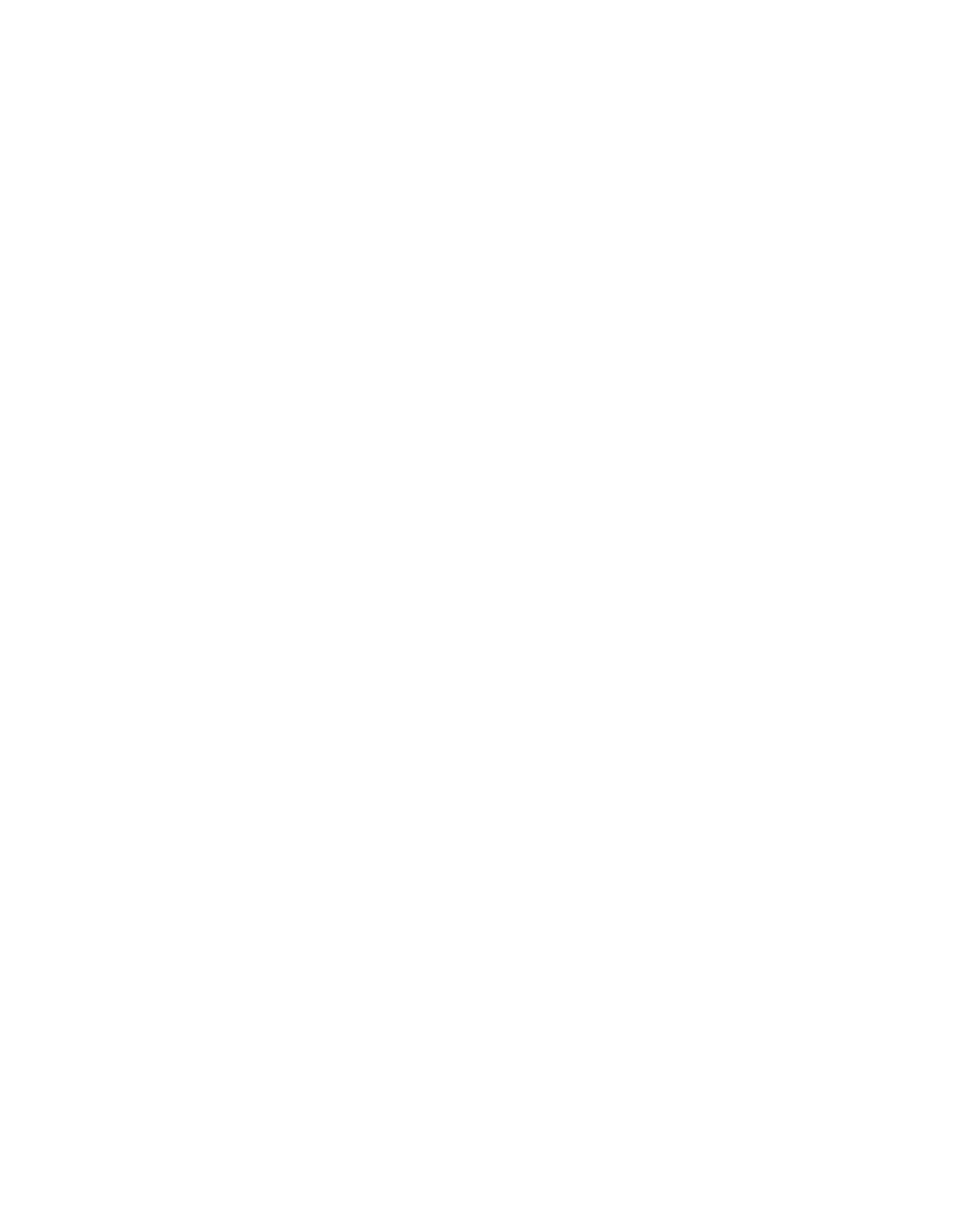## 1 MOTION INDEX

| 2                   | MOTION                                                                                                          | PAGE               |
|---------------------|-----------------------------------------------------------------------------------------------------------------|--------------------|
| 3                   | Roll Call<br>Approval of Agenda                                                                                 | 3<br>$\mathcal{S}$ |
| 4                   | UNFINISHED BUSINESS                                                                                             |                    |
| 5                   | None                                                                                                            | 3                  |
| 6<br>$\overline{7}$ | NEW BUSINESS:<br>Approval of Resolutions Regarding Lead Service<br>Line Replace and Subsequent Restoration work | 3                  |
| 8                   | Resolution 170152 - 170159, approved                                                                            | 9                  |
|                     |                                                                                                                 |                    |
| 9                   | Approval of Amendment of Ordinances                                                                             |                    |
| 10                  | 170092, Ordinance No. 4084                                                                                      | 11                 |
| 11                  | 170093, Ordinance No. 4085                                                                                      | 11                 |
| 12                  | PUBLIC COMMENT                                                                                                  |                    |
| 13                  | None                                                                                                            | 11                 |
| 14                  | ADJOURNMENT                                                                                                     | 12                 |
| 15                  |                                                                                                                 |                    |
|                     |                                                                                                                 |                    |
| 16                  |                                                                                                                 |                    |
| 17                  |                                                                                                                 |                    |
| 18                  |                                                                                                                 |                    |
| 19                  |                                                                                                                 |                    |
| 20                  |                                                                                                                 |                    |
| 21                  |                                                                                                                 |                    |
| 22                  |                                                                                                                 |                    |
|                     |                                                                                                                 |                    |
| 23                  |                                                                                                                 |                    |
| 24                  |                                                                                                                 |                    |
| 25                  |                                                                                                                 |                    |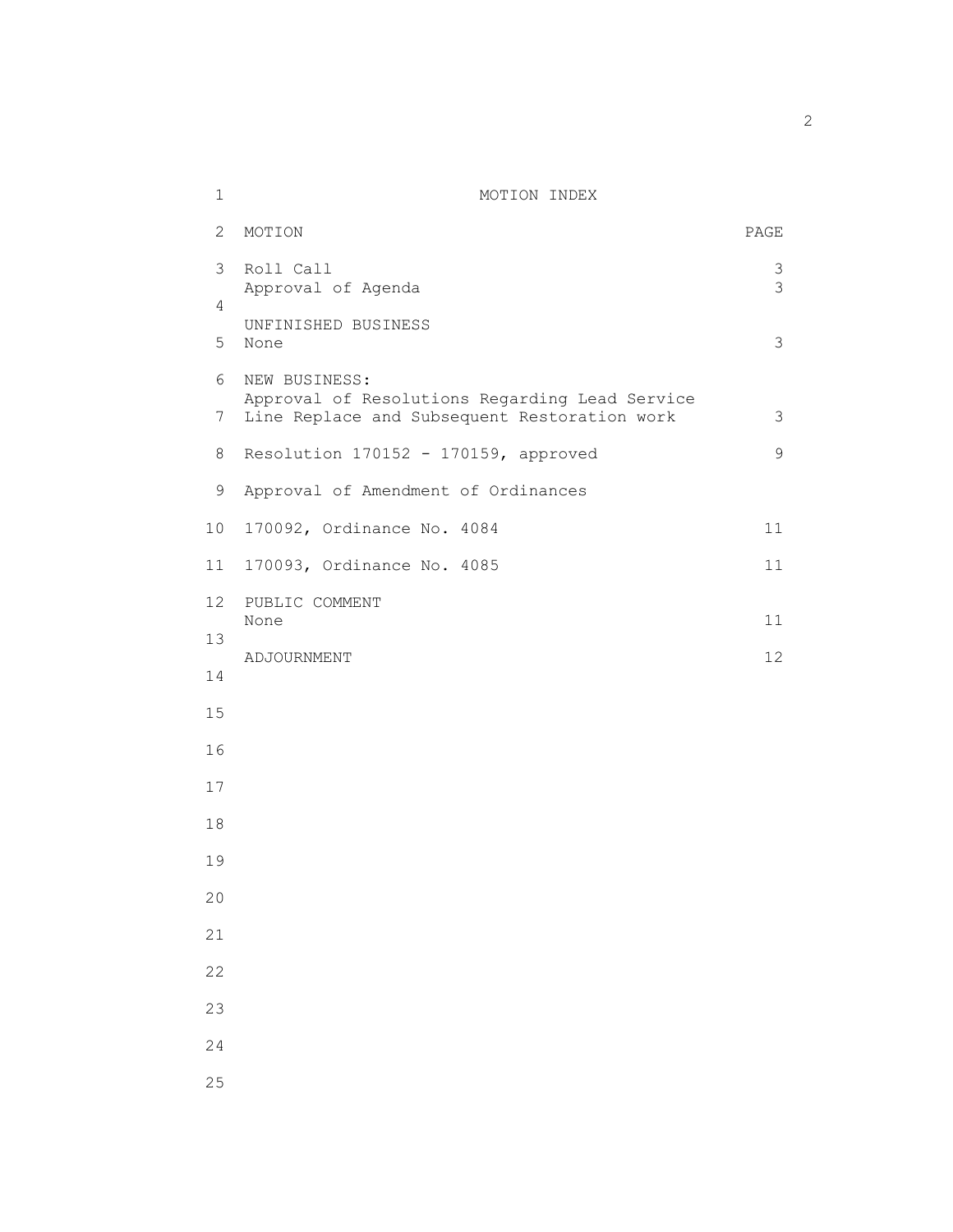1 Lansing, Michigan

2 Wednesday, March 29, 2017

3 2:01 p.m.

 4 THE CHAIRPERSON: Meeting is called to order. 5 Let the record reflect that we do have a quorum present 6 consisting of myself here, Mr. Finney and Mr. Townsend 7 participating by conference call.

 8 The next item is the approval of the agenda. 9 Given the fact that this is a Special Meeting of the 10 RTAB, I'll presume that there are no additions to the 11 agenda and consider the agenda to be approved, as 12 transmitted previously.

 13 There is no Unfinished Business before us 14 this afternoon.

 15 That takes us to New Business. We have a 16 number of resolutions to consider. We'll begin with 17 resolutions that were approved, as I understand it, by 18 the City Council this past Thursday, March 23rd. They 19 are Resolutions 152 through 159. I'm going to call 20 upon Mr. Cline to summarize those resolutions for us. 21 Mr. Cline, please.

 22 MR. CLINE: All right. Thank you very much. 23 We have a number of resolutions that deal 24 with either the restoration of right-of-way for service 25 line replacement or actual service line replacement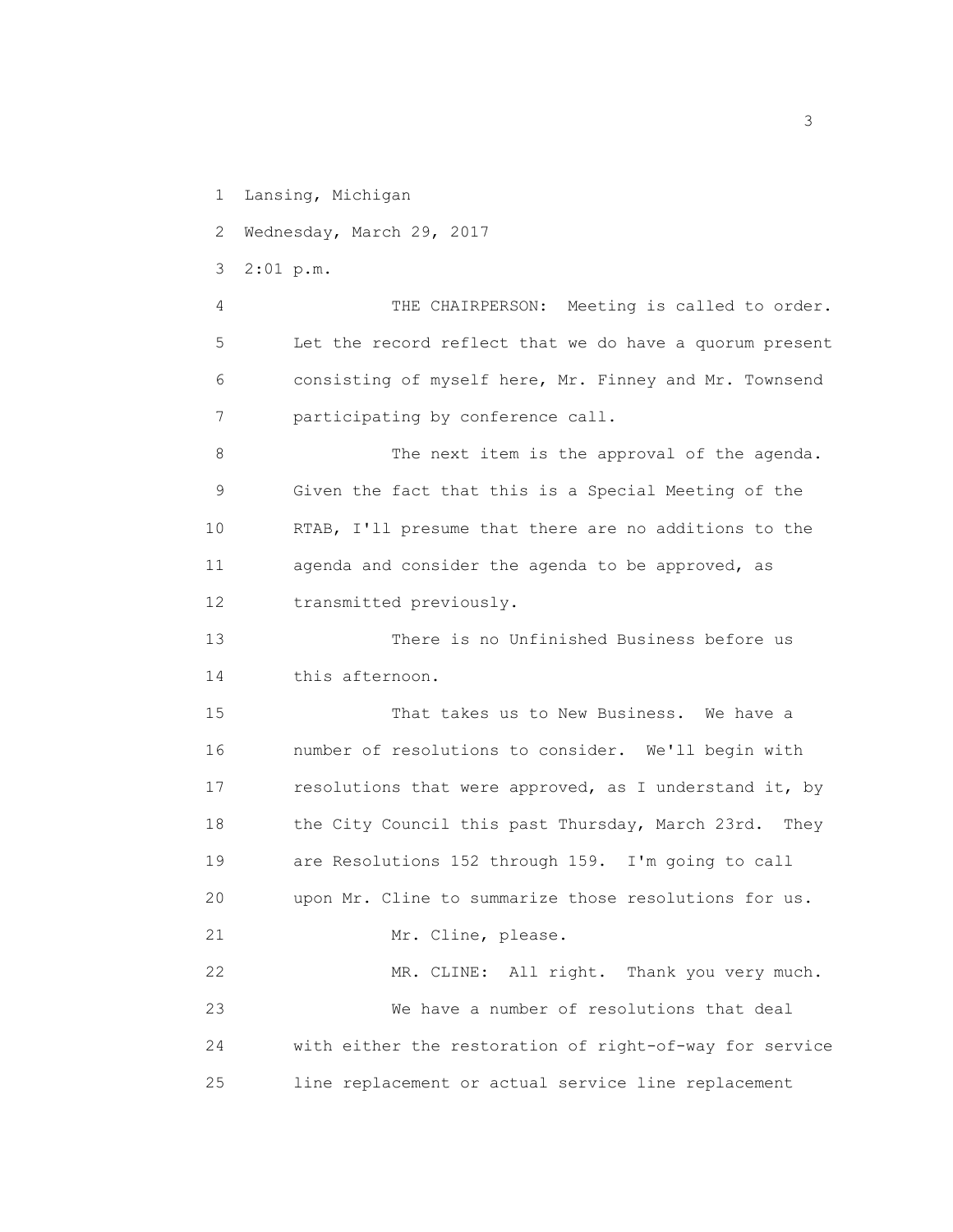1 itself.

 2 The City has been divided up into ten zones 3 for these services. The various resolutions before you 4 award these contracts to different companies for, 5 again, either service line replacement or right-of-way 6 restoration to occur after the line replacement. 7 Various contractors have been awarded 8 different zones for -- for the work. You see those 9 different groups in the order that they were presented. 10 We have reviewed these. They are spaced appropriately 11 where you have a certain number of homes and a certain 12 number of dollars allocated into each zone and with 13 each contractor. 14 So I don't want to take a lot of time going 15 into each individual one because they're all very 16 similar. But, if there are specific questions, I'll 17 try and address them. 18 (Mr. Ferguson entered the meeting.) 19 MR. FINNEY: I have one general question 20 before we move to the motion. So, with respect to 21 both -- the pavement, I think, is straightforward but 22 there's a water service line replacement. Is it the 23 exact same cost per -- by replace or does it vary 24 between the three contractors? 25 MR. BRANCH: It varies. It varies between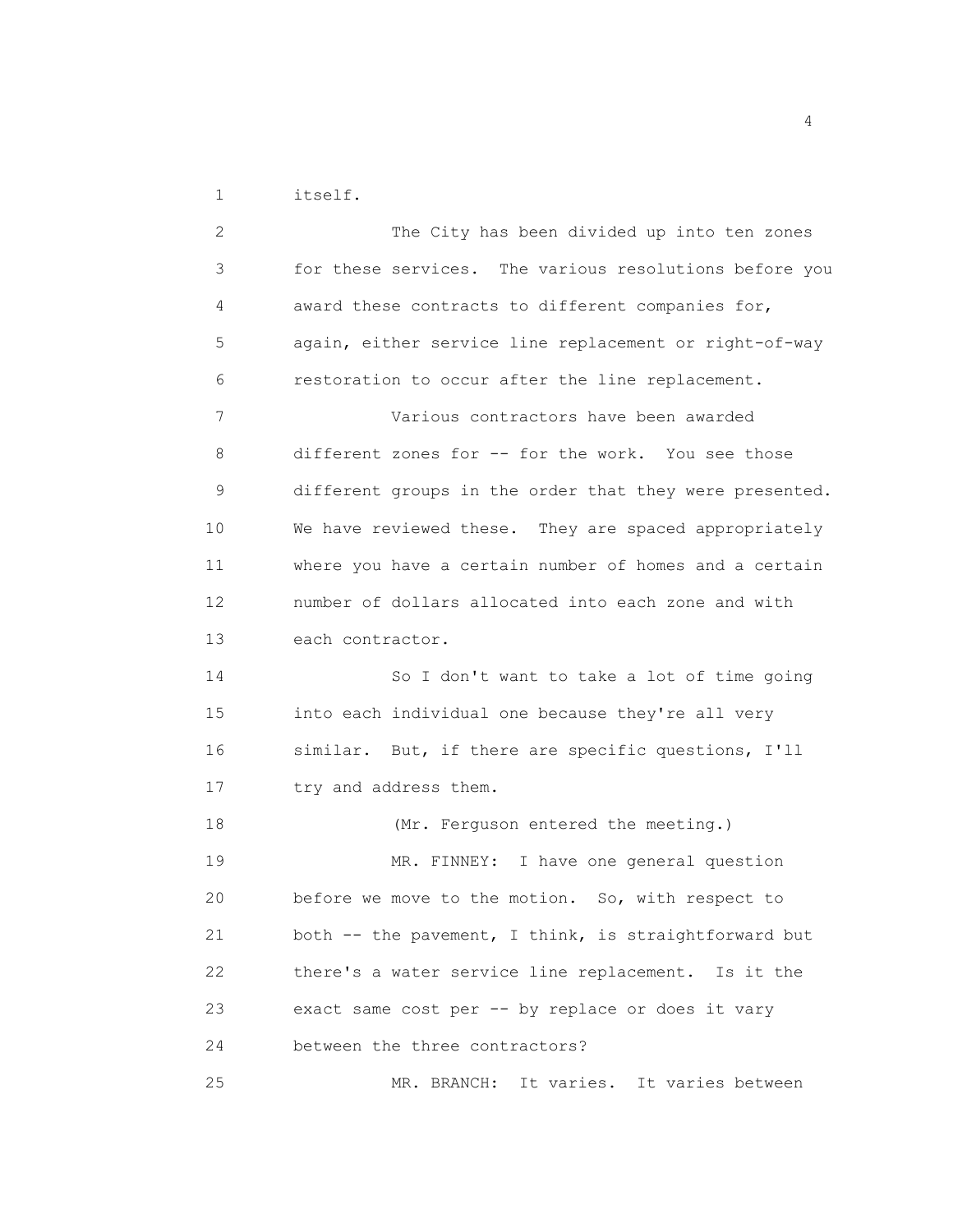1 the three contractors. 2 I don't know if he heard. 3 THE CHAIRPERSON: Mike, we have here with us 4 both the Chief of Staff, Mr. Branch, as well as 5 Mr. Sabuda, the Chief Financial Officer. I believe 6 Mr. Branch was -- 7 MR. BRANCH: Yes. The cost varies between 8 the contractors and there is a detailed breakdown of 9 what the costs are in the package. 10 MR. FINNEY: Oh, okay. Thank you. 11 THE CHAIRPERSON: And, since we do have those 12 two gentlemen here, do either one of you want to 13 elaborate upon any of these resolutions for us? 14 MR. BRANCH: I guess the one thing to note is 15 that each of the ten zones comprise of 600 homes. That 16 gets us to the 6,000 lines that we need to replace in 17 2017. And, again, as I mentioned, the contractors' 18 **price vary depending on the length of the pipe to each**  19 home. So there are some differences in the prices. 20 MR. SABUDA: Mr. Chair. 21 THE CHAIRPERSON: Mr. Sabuda? 22 MR. SABUDA: I would also like to add that 23 you have on the agenda -- you have not only the 24 construction piece but you also have the restoration 25 piece that was competitively bid. There are three --

<u>5</u> September 2014 and 2014 and 2014 and 2014 and 2014 and 2014 and 2014 and 2014 and 2014 and 2014 and 2014 and 2014 and 2014 and 2014 and 2014 and 2014 and 2014 and 2014 and 2014 and 2014 and 2014 and 2014 and 2014 and 2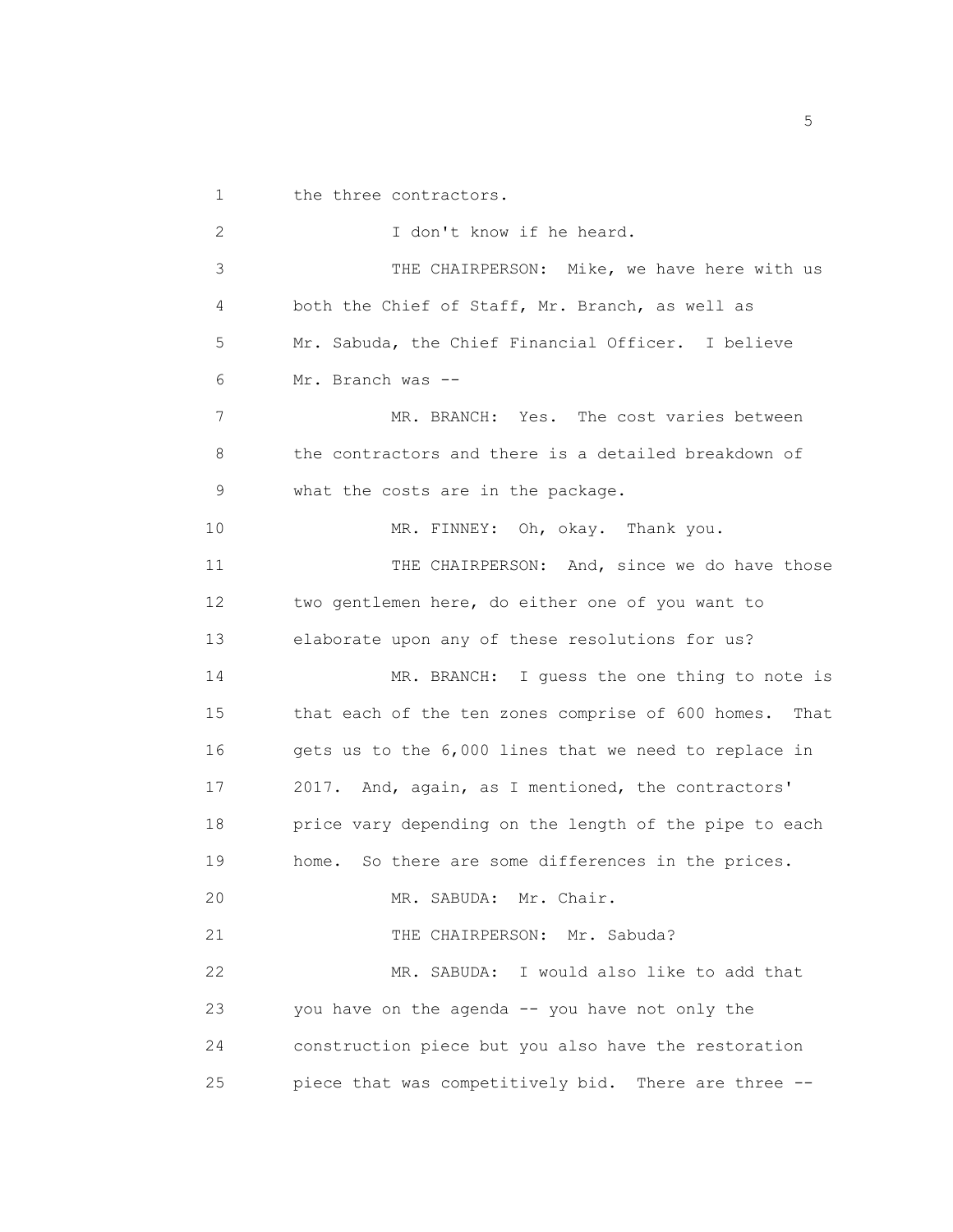1 three that were granted an award?

 2 MR. JONES: Correct. 3 MR. SABUDA: And one of them being City's DPW 4 and then there's two other from the private sector. 5 The City's DPW was the lowest bidder, that would be the 6 AFSCME, Resolution -- 7 MR. BRANCH: 152. 8 MR. JONES: 152. 9 MR. SABUDA: -- 152. Thank you. Yeah, right 10 at the top there. There you go. And so there are two 11 different types of services that are going on here 12 you'll be approving. And, as Mr. Branch has pointed

 13 out, the construction piece but you'll also have the 14 restoration piece.

 15 That also will vary because it comes down to 16 how many holes that will be fixed and filled. So 17 some -- you may have one per home but you may have one 18 per one home or two homes or three homes, depending on 19 how that hole is dug. So, at the end of the day, 20 everything was bid out on a per-unit basis. And the 21 bids were evaluated based upon that per-unit basis. 22 Derrick, did I miss anything? 23 MR. JONES: That's about it.

24 MR. SABUDA: Okay.

25 THE CHAIRPERSON: How quickly do you

 $\sim$  6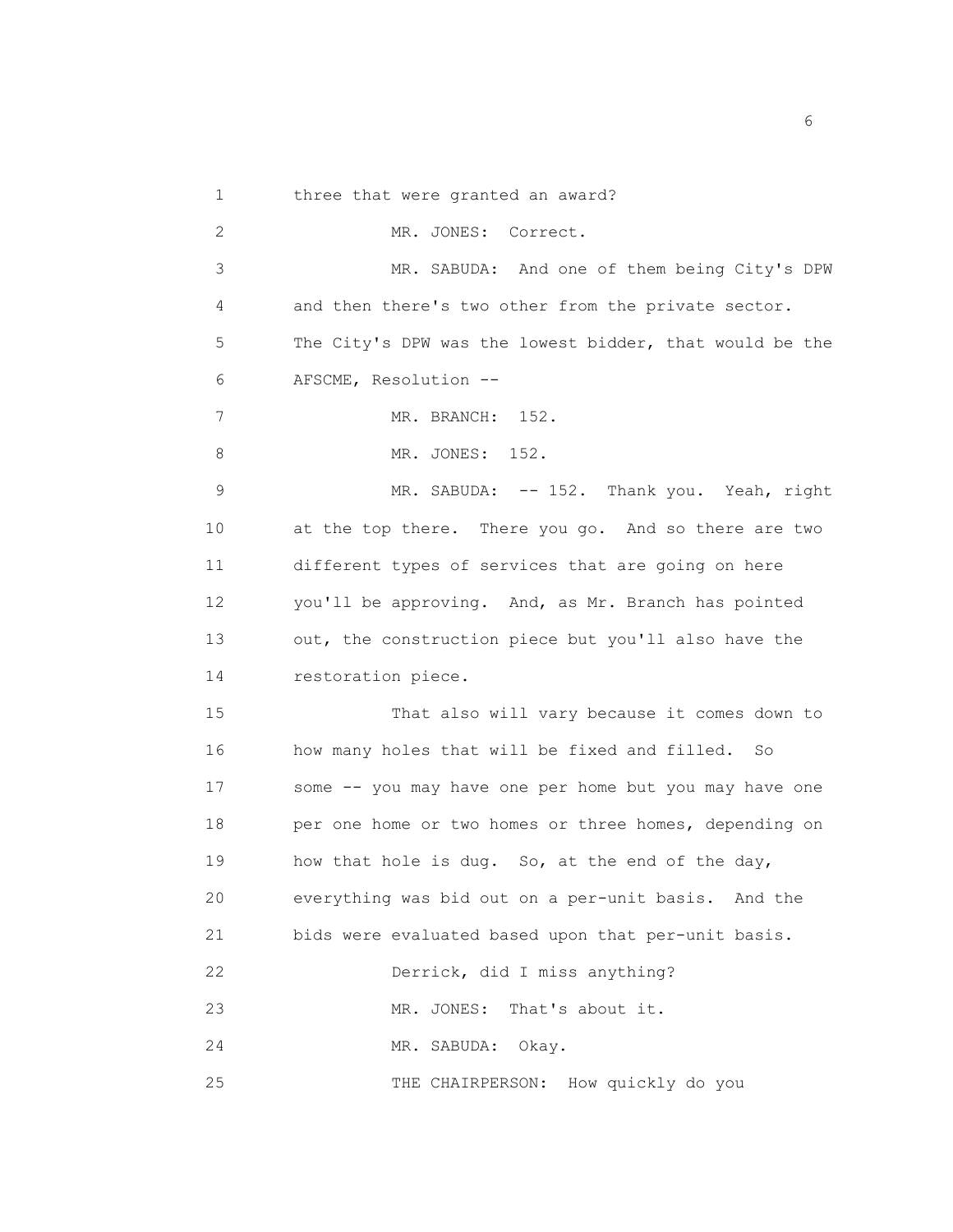1 anticipate the work will begin? 2 MR. BRANCH: About two-and-a-half weeks, 3 maybe. 4 MR. SABUDA: We're -- by the end -- probably 5 by the end of the month, if not sooner. 6 THE CHAIRPERSON: The end of -- 7 MR. JONES: April. 8 MR. SABUDA: April. 9 THE CHAIRPERSON: -- April? 10 MR. SABUDA: Right, end of April. I'm sorry. 11 Thank you. April, yes. 12 THE CHAIRPERSON: Gentlemen, other questions? 13 If not, is there a motion that Resolutions 14 152 through 159 approved by the City Council at the 15 Special Meeting on March 23rd be approved by us? 16 MR. SABUDA: Mr. Chair, if you may -- if I 17 may? 18 MR. TOWNSEND: So move. 19 THE CHAIRPERSON: Is there support? 20 MR. FINNEY: Support. 21 THE CHAIRPERSON: Any further questions? 22 Mr. Sabuda? 23 MR. SABUDA: Thank you, Mr. Chair. 24 THE CHAIRPERSON: One last point? 25 MR. SABUDA: Yes. Item Number 8, you're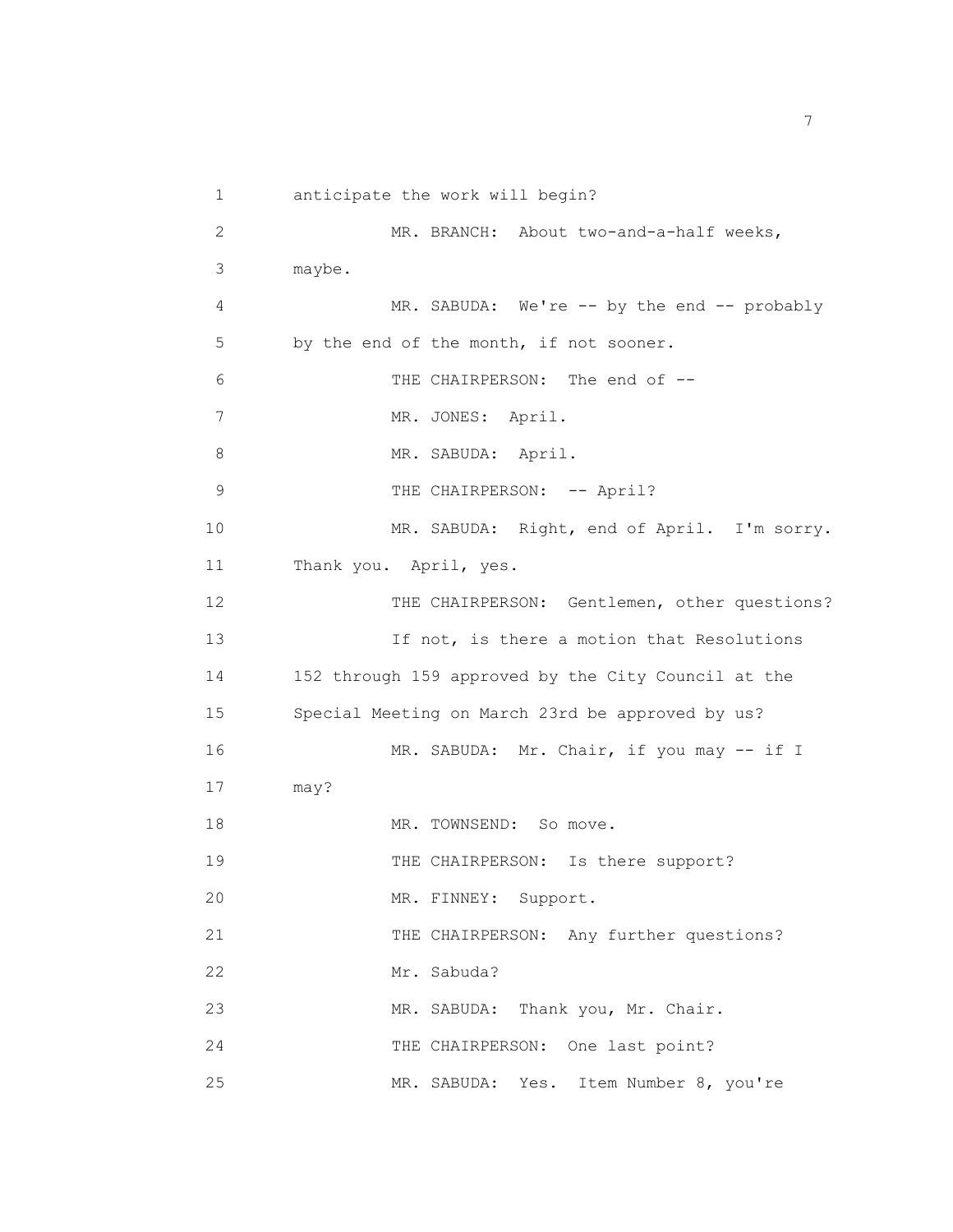1 really approving there that is the revenue side of the 2 equation there on Item Number 8. So what's happening 3 here is Counsel has accepted the 120 million, the 4 hundred coming from the Federal Government, 20 from the 5 State Government.

 6 As you -- as this is being -- as this will be 7 given to us, it will come to us in five installments, 8 1.5 million for the corrosion study, 40 million for 9 service line replacement and then you have 10 million 10 for water main replacement. Then there are two 11 conditional items, which would be the plant and water 12 meters. Those two projects still have to run through 13 the DWRLF process. And our DWRLF plan will have to be 14 amended, especially for the meter piece.

 15 Now, what will happen is, as we go through 16 those five installments, we will receive those dollars. 17 We'll be working with Treasury, we'll be doing a -- a 18 draw-down bond on each of the five installments.

19 And right now we've asked the Counsel to 20 appropriate the 32 million for the first 40 million in 21 expenses. The other \$8 million will be coming from, 22 we're anticipating, the CHIP fund, from DHHS, CHIP. 23 We're starting to walk through that process. We're 24 trying to finish that process, I should say with DHHS 25 so that those -- we're looking for approximately

en andere de la provincia de la provincia de la provincia de la provincia de la provincia de la provincia del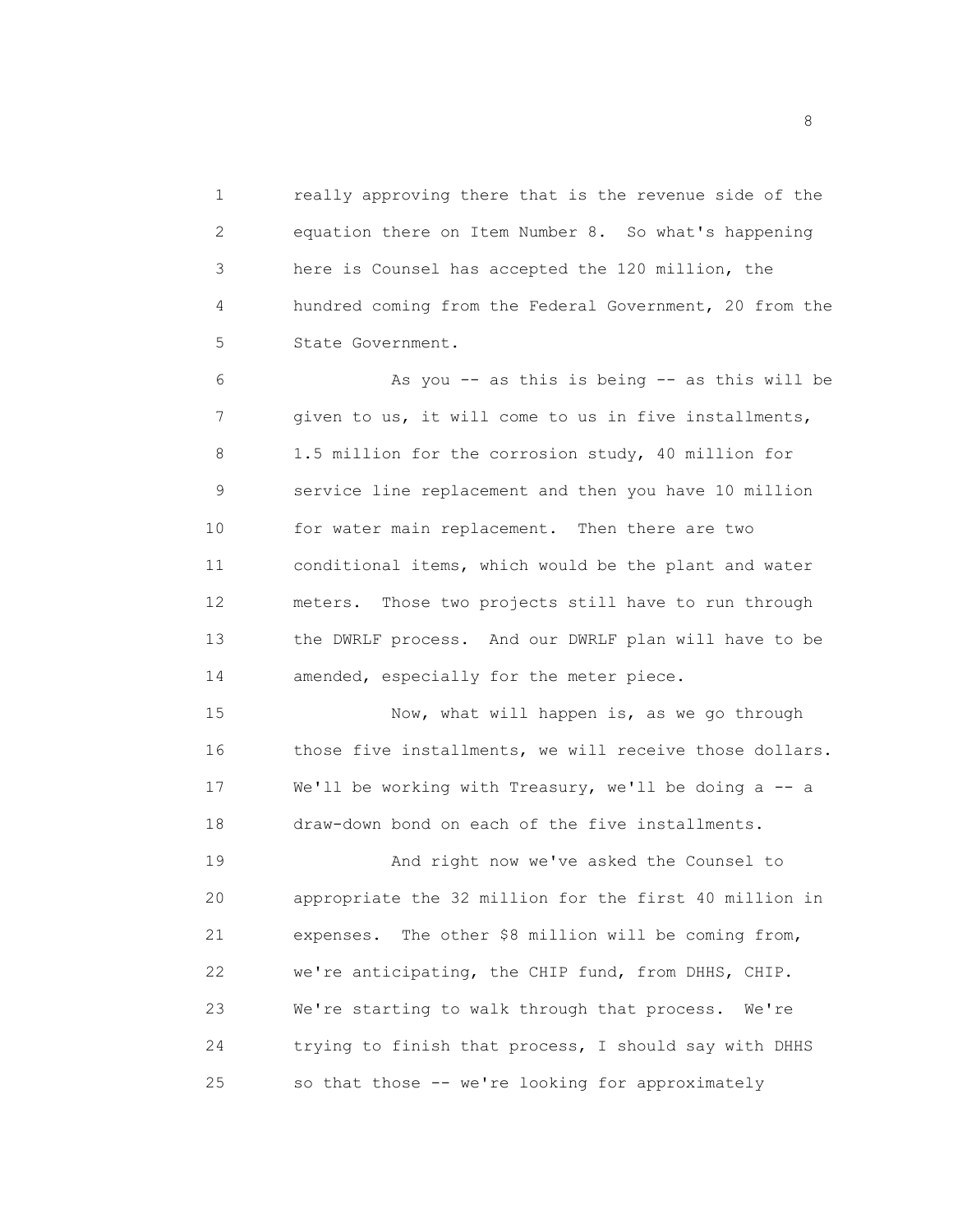1 8 million.

 2 We think, out of the 6,000 homes, there's 3 going to be about 1,200 CHIP homes or Medicaid homes. 4 And that is basically we're looking at about \$5- to 5 \$7 million right there in -- in Medicaid dollars. So 6 that's where we are there. That will come to you next 7 meeting. Okay? 8 We're still waiting for Erin Emerson and the 9 DHS crew to give me a final e-mail that -- stating that 10 the funds are there, that's -- I should have that 11 tomorrow and we go from there. 12 So we're looking at 40 million in expenses. 13 We have 32 million in revenue that you're looking at 14 there, and next meeting you'll see the next 8. Thank 15 you. 16 THE CHAIRPERSON: Thank you. 17 Any questions; questions on the adoption of 18 the motion? 19 Then those in favor, please say "aye". 20 BOARD MEMBERS: Aye. 21 THE CHAIRPERSON: Opposed? 22 Motion is adopted. 23 The next item of business concerns amendments 24 to two ordinances. These are City Council Resolution 25 092 and 093. And I believe these both concern payments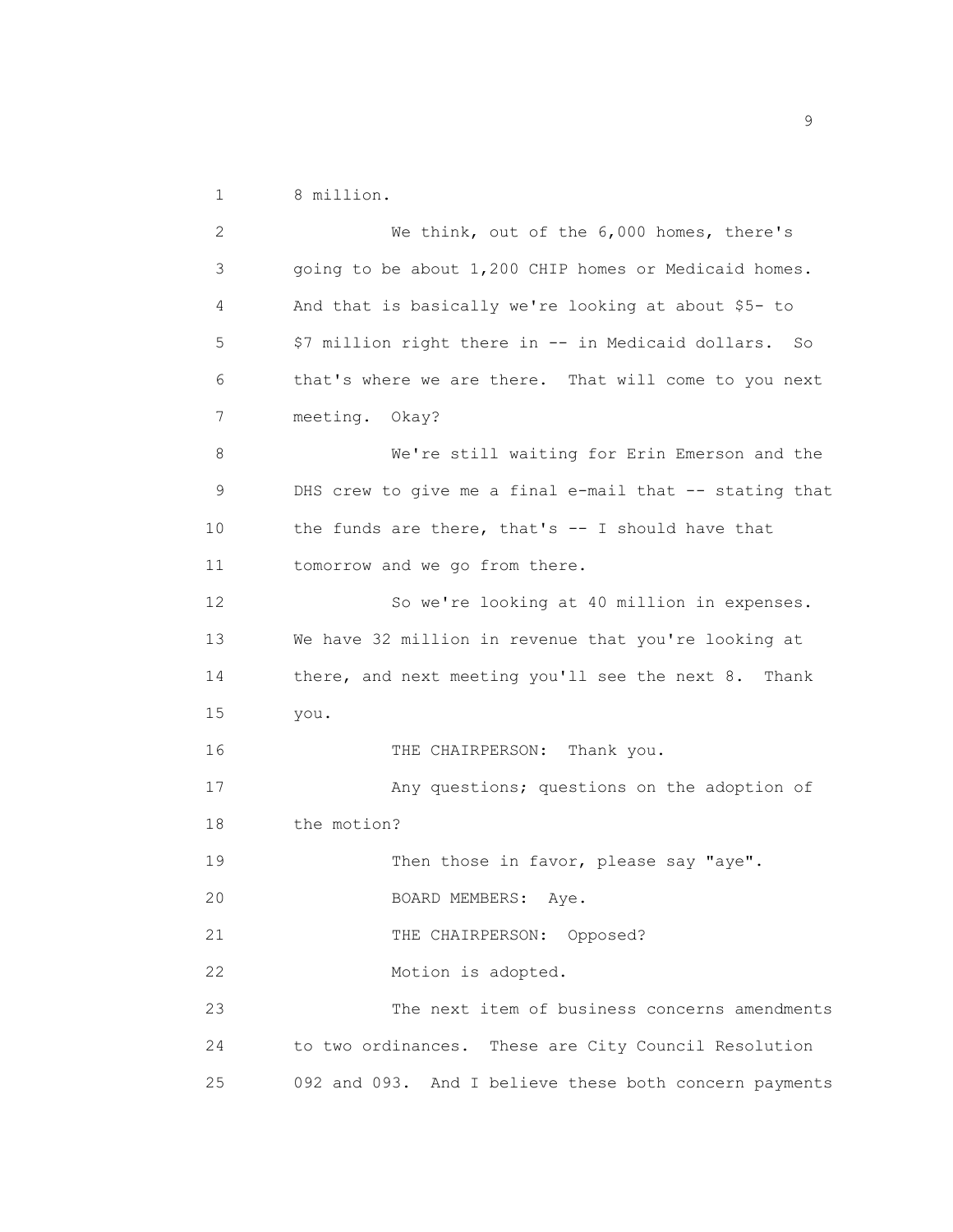1 in lieu of taxes.

2 MR. FINNEY: Mr. Chair, just a -- just a 3 separate question. I thought I heard a third voice so 4 I don't know if Joel joined us or not. 5 THE CHAIRPERSON: Mr. Ferguson has joined us. 6 MR. FINNEY: Okay. Okay. Thanks. 7 THE CHAIRPERSON: Mr. Cline? 8 MR. CLINE: Yes. Resolutions 92 and 93, at 9 your last meeting in March, you approved the first 10 reading of those two ordinances. The City Council 11 subsequently conducted a second reading and adopted 12 these ordinances. Resolution 92 amends Chapter 18 of 13 the Code of Ordinances, which approves the payment in 14 lieu of taxes program. 15 Resolution 93 sets the duration of the 16 payment in lieu of taxes up to 30 years. 17 THE CHAIRPERSON: And, Mr. Branch or 18 Mr. Sabuda, any elaboration upon either of these 19 resolutions? 20 MR. SABUDA: No, we're fine. 21 MR. BRANCH: No. 22 THE CHAIRPERSON: Are these annual events? I 23 seem to recall, in March of 2016, some items similar to 24 this involving MSHDA properties came before us. 25 MR. BRANCH: It all depends on what MSHDA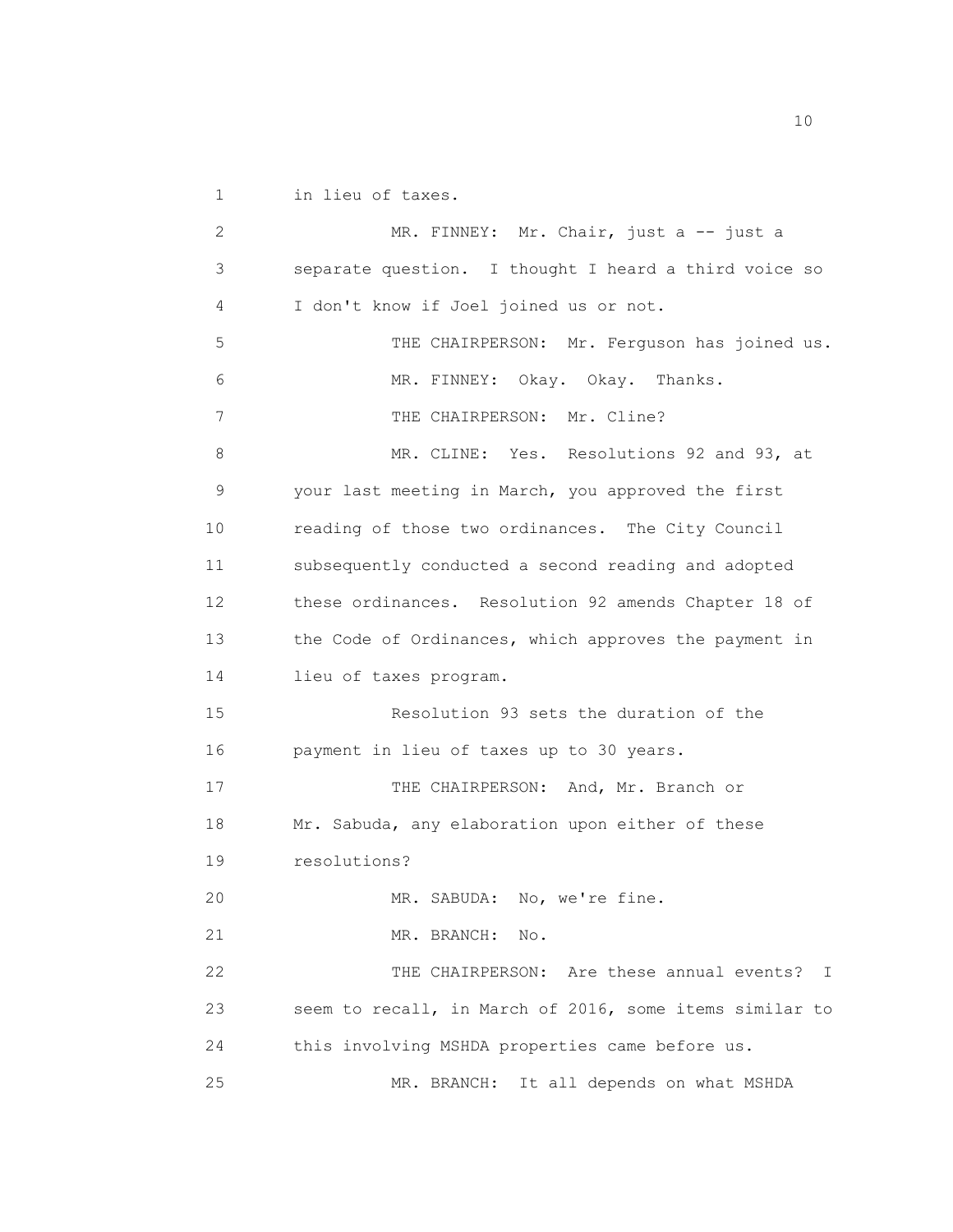1 properties are being worked on at the time. So this 2 one was for a particular property that they want to 3 develop. So, when you develop a property, they may 4 come and ask for these type of ordinances. 5 THE CHAIRPERSON: I see. 6 Is there a motion that City Council 7 Resolutions 092 and 093, that has just been summarized 8 by Mr. Cline, be approved? 9 MR. FERGUSON: So move. 10 THE CHAIRPERSON: Is there support? 11 MR. FINNEY: Support. 12 MR. TOWNSEND: Support. 13 THE CHAIRPERSON: Any questions, gentlemen? 14 14 If not, those in favor of the motion, please 15 say "aye". 16 BOARD MEMBERS: Aye. 17 THE CHAIRPERSON: Opposed? 18 Motion is adopted. 19 Next item is Public Comment. 20 Mr. Cline, did anyone -- 21 MR. CLINE: No, sir. 22 THE CHAIRPERSON: No Public Comment. 23 Is there a motion that we adjourn? 24 MR. FERGUSON: So move. 25 THE CHAIRPERSON: Is there support?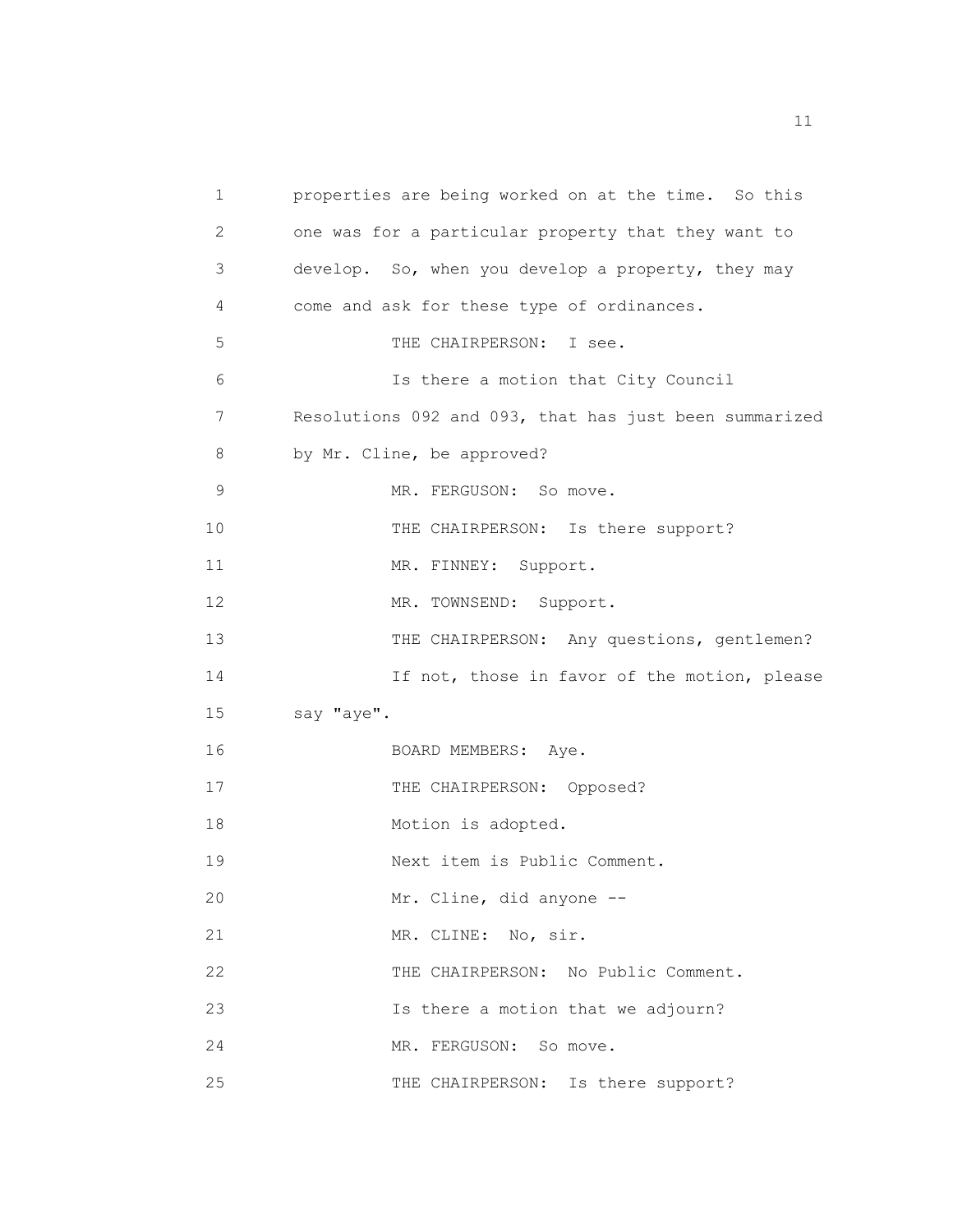| $\mathbf 1$      |                       | MR. TOWNSEND: Support.                     |         |  |
|------------------|-----------------------|--------------------------------------------|---------|--|
| $\sqrt{2}$       |                       | THE CHAIRPERSON: Without objection, we are |         |  |
| $\mathsf 3$      | adjourned. Thank you. |                                            |         |  |
| $\sqrt{4}$       |                       | (Meeting was concluded at 2:12 p.m.)       |         |  |
| $\mathsf S$      |                       | $\star$ $\quad$ $\star$ $\quad$ $\star$    | $\star$ |  |
| $\epsilon$       |                       |                                            |         |  |
| $\boldsymbol{7}$ |                       |                                            |         |  |
| $\,8\,$          |                       |                                            |         |  |
| $\mathsf 9$      |                       |                                            |         |  |
| $10$             |                       |                                            |         |  |
| 11               |                       |                                            |         |  |
| 12               |                       |                                            |         |  |
| 13               |                       |                                            |         |  |
| 14               |                       |                                            |         |  |
| 15               |                       |                                            |         |  |
| 16               |                       |                                            |         |  |
| $17\,$           |                       |                                            |         |  |
| $1\,8$           |                       |                                            |         |  |
| 19               |                       |                                            |         |  |
| 20               |                       |                                            |         |  |
| 21               |                       |                                            |         |  |
| 22               |                       |                                            |         |  |
| 23               |                       |                                            |         |  |
| 24               |                       |                                            |         |  |
| 25               |                       |                                            |         |  |